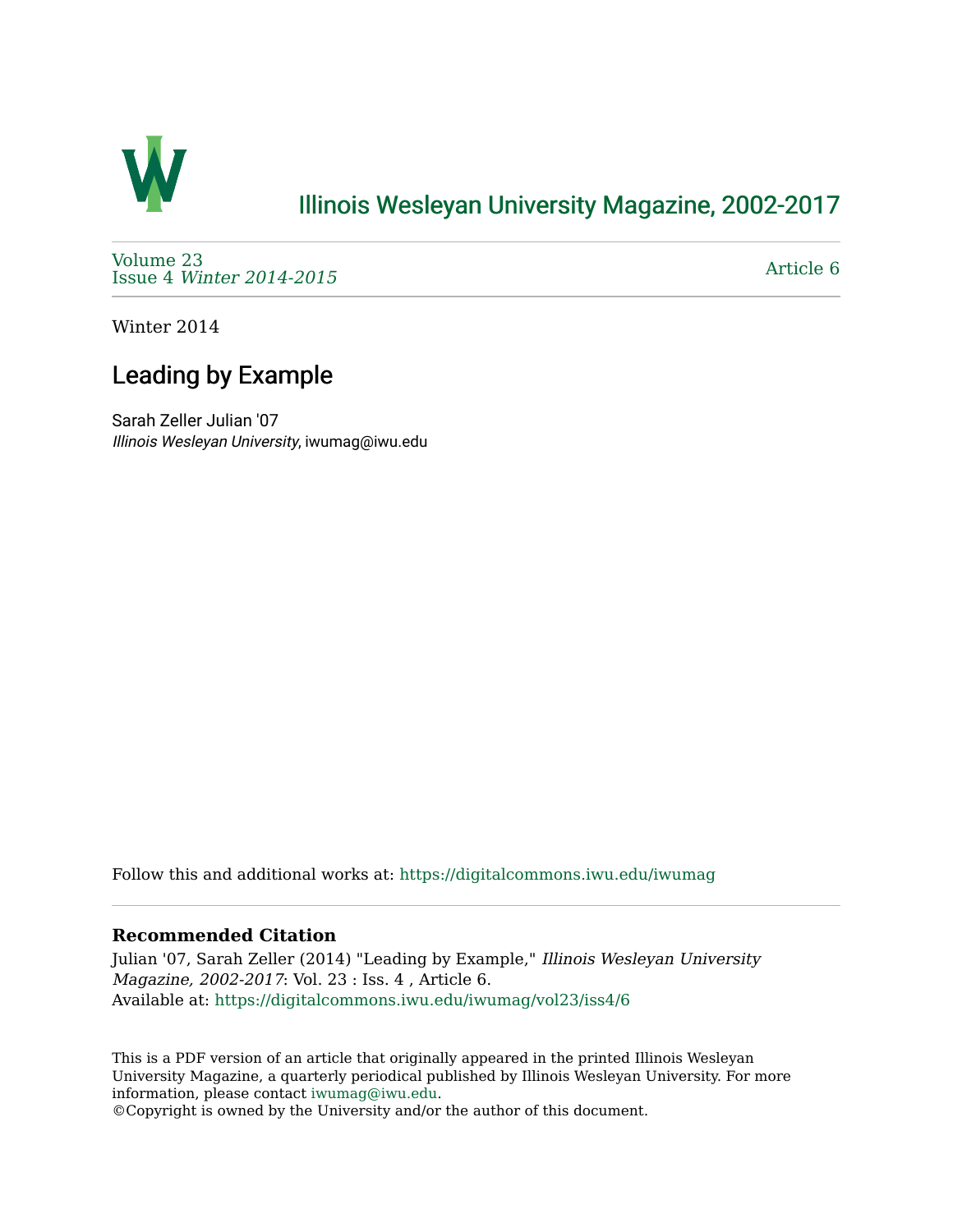# Leading by Example

### Kathleen Murray '79 stays true to liberal arts roots in new role as Whitman College president.

**By Sarah (Zeller) Julian '07**



As a first-generation student, Kathleen Murray was "flying blind" when she first arrived at Illinois Wesleyan, "but it turned out to be the perfect choice for me."

Kathleen Murray '79 was recently named the 14th president of Whitman College in Walla Walla, Wash. She previously served as provost and dean of the faculty at Macalester College in St. Paul, Minn.

"With her rich history at institutions like Whitman, Kathy brings us a new perspective, but a perspective that has the experience we need to lead us forward at this particular stage of the College's evolution," said Board of Trustees Chairman Brad McMurchie. A liberal arts and sciences undergraduate institution, Whitman College has an enrollment of around 1,500 students.

Her experiences at IWU helped transform her future, she told Whitman's student newspaper, *The Pioneer.* "[Before I went to college], I didn't know what a liberal arts college was so I can't say that I was intentional in my choice," she told the newspaper.

"My parents never went to college so they were very supportive, but we were flying blind. I walked onto the campus at Illinois Wesleyan University in central Illinois, and I just thought, 'I can maybe fly by.' I had low confidence, but I thought maybe I could survive, I could manage. It turned out to be the perfect choice for me."

Kathleen has spent her career at liberal arts institutions. At Lawrence University in Appleton, Wis., she served as associate professor of music, piano department chair, dean of the conservatory of music and dean of faculty. At Birmingham-Southern College in Alabama, she was provost and vice president for academic affairs, as well as professor of music.

She joined Macalester as provost and dean of faculty in 2008 and served as the college's acting president in 2013. As acting president, she guided Macalester's strategic planning process, directed the staff and made significant advancements in stewardship efforts.